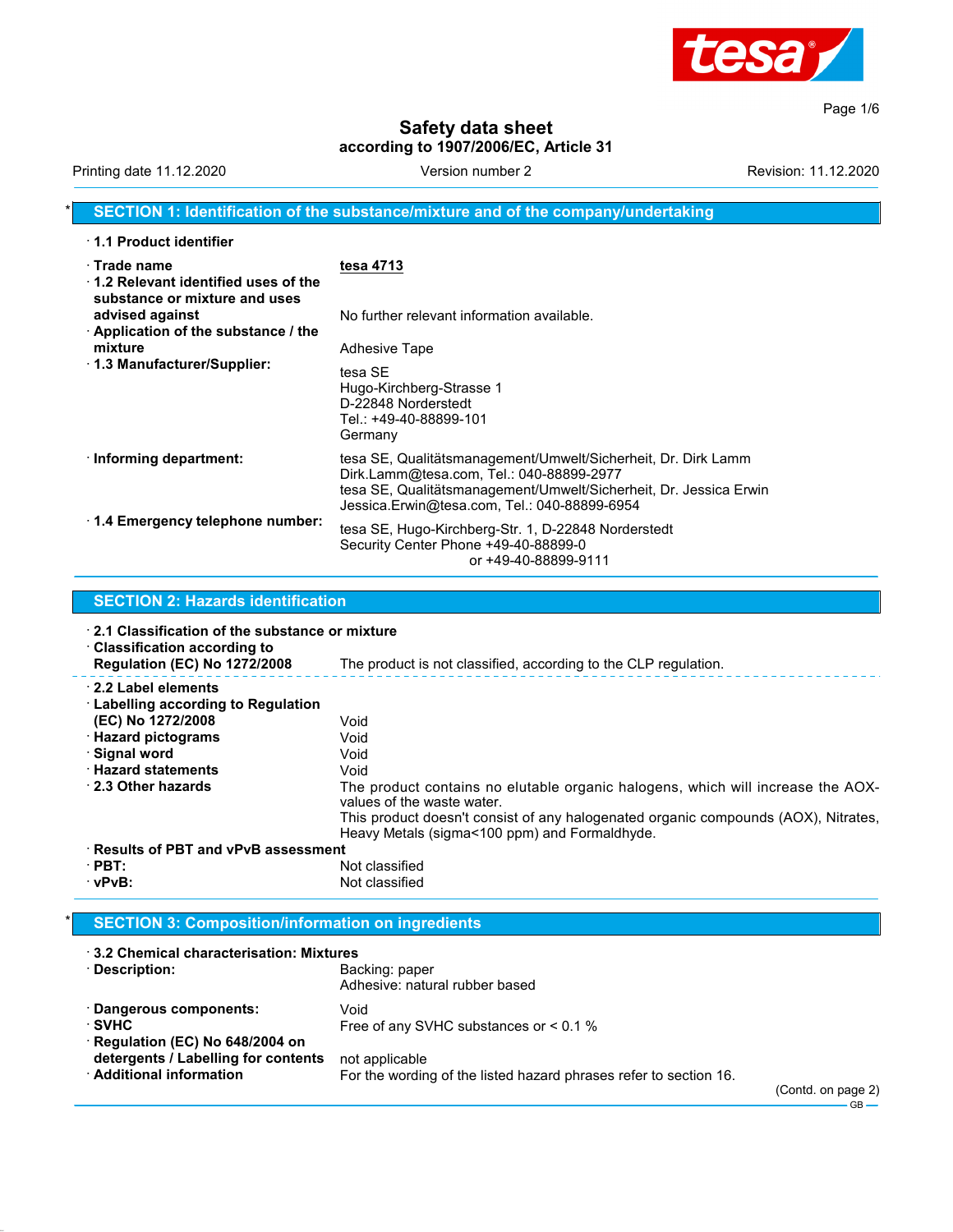

**Safety data sheet according to 1907/2006/EC, Article 31**

Printing date 11.12.2020 **Version number 2** Version 2

(Contd. of page 1)

Page 2/6

#### **Trade name tesa 4713**

## **SECTION 4: First aid measures**

| 4.1 Description of first aid measures   |                                     |  |  |
|-----------------------------------------|-------------------------------------|--|--|
| $\cdot$ General information             | No special measures required.       |  |  |
| <b>∴After inhalation</b>                | Void                                |  |  |
| $\cdot$ After skin contact              | The product is not skin irritating. |  |  |
|                                         | Rinse with warm water.              |  |  |
| $\cdot$ After eye contact               | Void                                |  |  |
| <b>After swallowing</b>                 | Void                                |  |  |
| $\cdot$ Information for occupational    |                                     |  |  |
| physician.                              | Void                                |  |  |
| $\cdot$ 4.2 Most important symptoms and |                                     |  |  |
| effects, both acute and delayed         | Void                                |  |  |
| $\cdot$ 4.3 Indication of any immediate |                                     |  |  |
| medical attention and special           |                                     |  |  |
| treatment needed                        | Void                                |  |  |

## **SECTION 5: Firefighting measures**

| ⋅5.1 Extinguishing media              |                                                                                                                                             |
|---------------------------------------|---------------------------------------------------------------------------------------------------------------------------------------------|
| · Suitable extinguishing agents       | CO2, extinguishing powder or water jet. Fight larger fires with water jet or alcohol-<br>resistant foam.                                    |
| .5.2 Special hazards arising from the |                                                                                                                                             |
| substance or mixture                  | Can be released in case of fire:<br>Nitrogen oxides (NOx)<br>Under certain fire conditions, traces of other toxic gases cannot be excluded. |
| ⋅ 5.3 Advice for firefighters         |                                                                                                                                             |
| · Protective equipment:               | Put on breathing apparatus.<br>Do not inhale explosion gases or combustion gases.                                                           |
| · Additional information              | None                                                                                                                                        |

## **SECTION 6: Accidental release measures**

| 6.1 Personal precautions, protective<br>equipment and emergency |                                                                 |
|-----------------------------------------------------------------|-----------------------------------------------------------------|
| procedures                                                      | Not required.                                                   |
| 6.2 Environmental precautions:                                  | No special measures required.                                   |
| $\cdot$ 6.3 Methods and material for                            |                                                                 |
| containment and cleaning up:                                    | No special measures required.                                   |
| $\cdot$ 6.4 Reference to other sections                         | No dangerous materials are released.                            |
|                                                                 | See Section 7 for information on safe handling                  |
|                                                                 | See Section 8 for information on personal protection equipment. |
|                                                                 | See Section 13 for information on disposal.                     |
|                                                                 |                                                                 |

| <b>SECTION 7: Handling and storage</b>                                    |                               |  |
|---------------------------------------------------------------------------|-------------------------------|--|
| 7.1 Precautions for safe handling<br>$\cdot$ Information about protection | No special measures required. |  |
| against explosions and fires:                                             | No special measures required. |  |

(Contd. on page 3)  $-$ GB $-$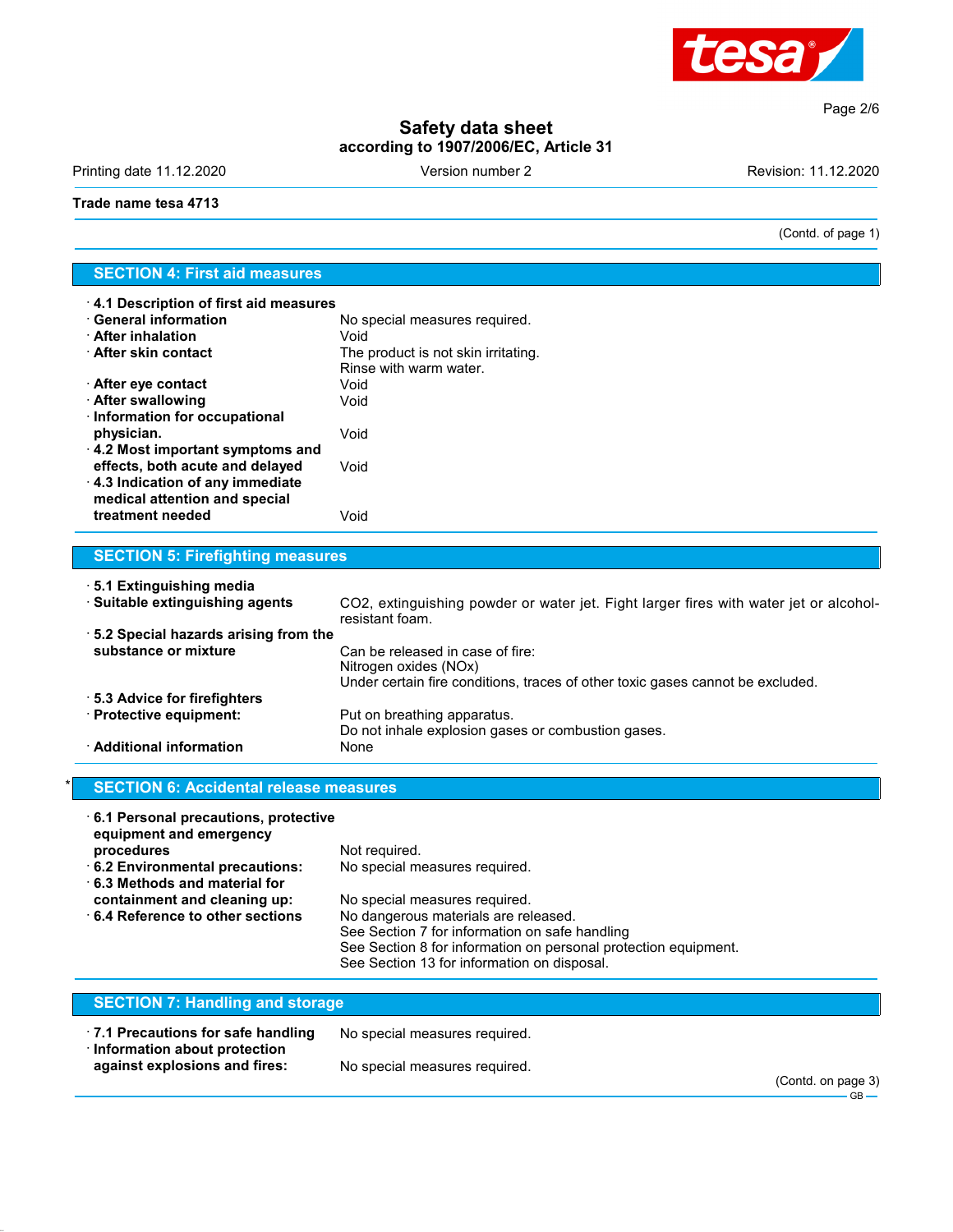

Page 3/6

## **Safety data sheet according to 1907/2006/EC, Article 31**

Printing date 11.12.2020 **Printing date 11.12.2020** Version number 2 Revision: 11.12.2020

(Contd. of page 2)

#### **Trade name tesa 4713**

| $\cdot$ 7.2 Conditions for safe storage, including any incompatibilities<br>· Storage |                                            |
|---------------------------------------------------------------------------------------|--------------------------------------------|
| · Requirements to be met by                                                           |                                            |
| storerooms and containers:                                                            | No special requirements.                   |
| $\cdot$ Information about storage in one                                              |                                            |
| common storage facility:                                                              | Not required.                              |
| · Further information about storage                                                   |                                            |
| conditions:                                                                           | None.                                      |
| $\cdot$ 7.3 Specific end use(s)                                                       | No further relevant information available. |
|                                                                                       |                                            |

## **SECTION 8: Exposure controls/personal protection**

· **8.1 Control parameters**

· **Additional information about design**

**of technical systems:** No further data; see item 7.

· **Components with critical values that require monitoring at the workplace:**

The lists that were valid during the compilation were used as basis.

- · **8.2 Exposure controls**
- · **Personal protective equipment** · **Breathing equipment:** Not required. **Protection of hands:** Not required.<br> **Eye protection:** Not required.
- **Eye protection:** Not required.<br> **Body protection:** Not required.
- · Body protection:

### **SECTION 9: Physical and chemical properties**

| $\cdot$ 9.1 Information on basic physical and chemical properties<br><b>General Information</b> |                              |
|-------------------------------------------------------------------------------------------------|------------------------------|
| · Appearance:                                                                                   |                              |
| Form:                                                                                           | Solid.                       |
| Colour:                                                                                         | <b>Brown</b>                 |
| $\cdot$ Smell:                                                                                  | Nearly odourless             |
| $\cdot$ Odour threshold:                                                                        | Not determined.              |
| · pH-value:                                                                                     | Not applicable.              |
| $\cdot$ Change in condition                                                                     |                              |
| Melting point/freezing point:                                                                   | Not determined               |
| Initial boiling point and boiling range: Not determined                                         |                              |
| · Flash point:                                                                                  | Not applicable               |
| · Inflammability (solid, gaseous)                                                               | Not applicable               |
| · Ignition temperature:                                                                         | Not applicable               |
| Decomposition temperature:                                                                      | Not determined.              |
| · Self-inflammability:                                                                          | Product is not selfigniting. |
| <b>Explosive properties:</b>                                                                    | Product is not explosive.    |
| Critical values for explosion:                                                                  |                              |
| Lower:                                                                                          | Not determined.              |
| Upper:                                                                                          | Not determined.              |
|                                                                                                 | (Contd. on page 4)           |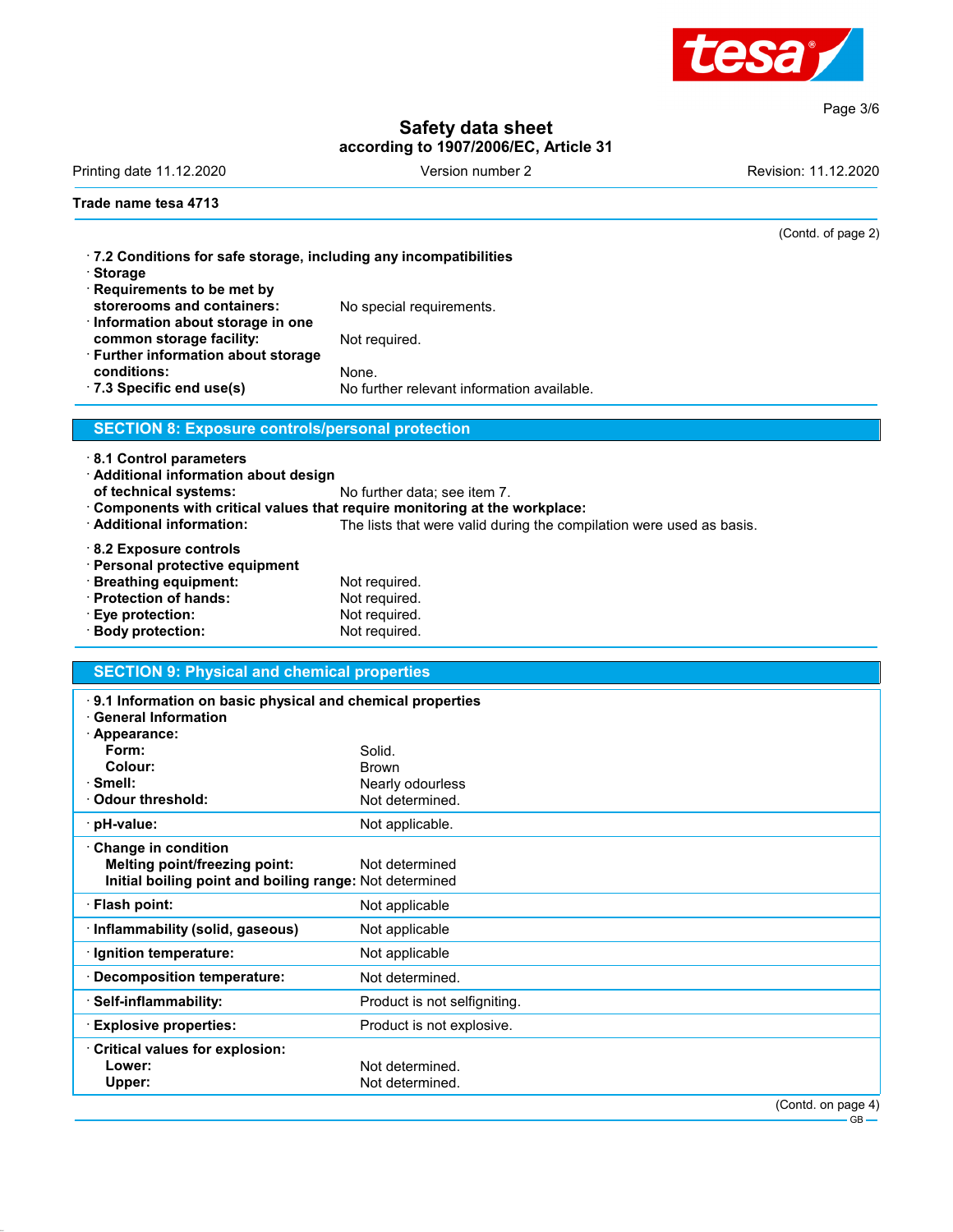

Page 4/6

# **Safety data sheet according to 1907/2006/EC, Article 31**

Printing date 11.12.2020 **Version number 2** Version 2

#### **Trade name tesa 4713**

|                                                                                       | (Contd. of page 3)                                                      |
|---------------------------------------------------------------------------------------|-------------------------------------------------------------------------|
| Steam pressure:                                                                       | Not applicable.                                                         |
| · Density<br><b>Relative density</b> .<br>· Vapour density<br><b>Evaporation rate</b> | Not determined<br>Not determined.<br>Not applicable.<br>Not applicable. |
| · Solubility in / Miscibility with<br>Water:                                          | Unsoluble                                                               |
| · Partition coefficient: n-octanol/water:                                             | Not determined.                                                         |
| $\cdot$ Viscosity:<br>dynamic:<br>kinematic:                                          | Not applicable.<br>Not applicable.                                      |
| · Solvent content:<br><b>Organic solvents:</b>                                        | $0.0\%$                                                                 |
| <b>Solids content:</b>                                                                | 100.0 %                                                                 |
| $\cdot$ 9.2 Other information                                                         | No further relevant information available.                              |

# **SECTION 10: Stability and reactivity**

| ⋅ 10.1 Reactivity<br>10.2 Chemical stability                         | No further relevant information available.            |  |
|----------------------------------------------------------------------|-------------------------------------------------------|--|
| · Thermal decomposition / conditions<br>to be avoided:               |                                                       |  |
| 10.3 Possibility of hazardous                                        | No decomposition if used according to specifications. |  |
| reactions                                                            | No dangerous reactions known                          |  |
| ⋅ 10.4 Conditions to avoid                                           | No further relevant information available.            |  |
| 10.5 Incompatible materials:<br>$\cdot$ 10.6 Hazardous decomposition | No further relevant information available.            |  |
| products:                                                            | No dangerous decomposition products known             |  |
| <b>SECTION 11: Toxicological information</b>                         |                                                       |  |

| 11.1 Information on toxicological effects |  |  |  |  |
|-------------------------------------------|--|--|--|--|
|-------------------------------------------|--|--|--|--|

| 11.1 Information on toxicological effects                               |                                                                   |
|-------------------------------------------------------------------------|-------------------------------------------------------------------|
| <b>Acute toxicity</b>                                                   | Based on available data, the classification criteria are not met. |
| · Primary irritant effect:                                              |                                                                   |
| $\cdot$ Skin corrosion/irritation                                       | Based on available data, the classification criteria are not met. |
| $\cdot$ Serious eye damage/irritation                                   | Based on available data, the classification criteria are not met. |
| · Respiratory or skin sensitisation                                     | Based on available data, the classification criteria are not met. |
| · Additional toxicological information:                                 |                                                                   |
| CMR effects (carcinogenity, mutagenicity and toxicity for reproduction) |                                                                   |
| · Germ cell mutagenicity                                                | Based on available data, the classification criteria are not met. |
| · Carcinogenicity                                                       | Based on available data, the classification criteria are not met. |
| $\cdot$ Reproductive toxicity                                           | Based on available data, the classification criteria are not met. |
| STOT-single exposure                                                    | Based on available data, the classification criteria are not met. |
| $\cdot$ STOT-repeated exposure                                          | Based on available data, the classification criteria are not met. |
| · Aspiration hazard                                                     | Based on available data, the classification criteria are not met. |
|                                                                         |                                                                   |
|                                                                         |                                                                   |

(Contd. on page 5)  $-$  GB $-$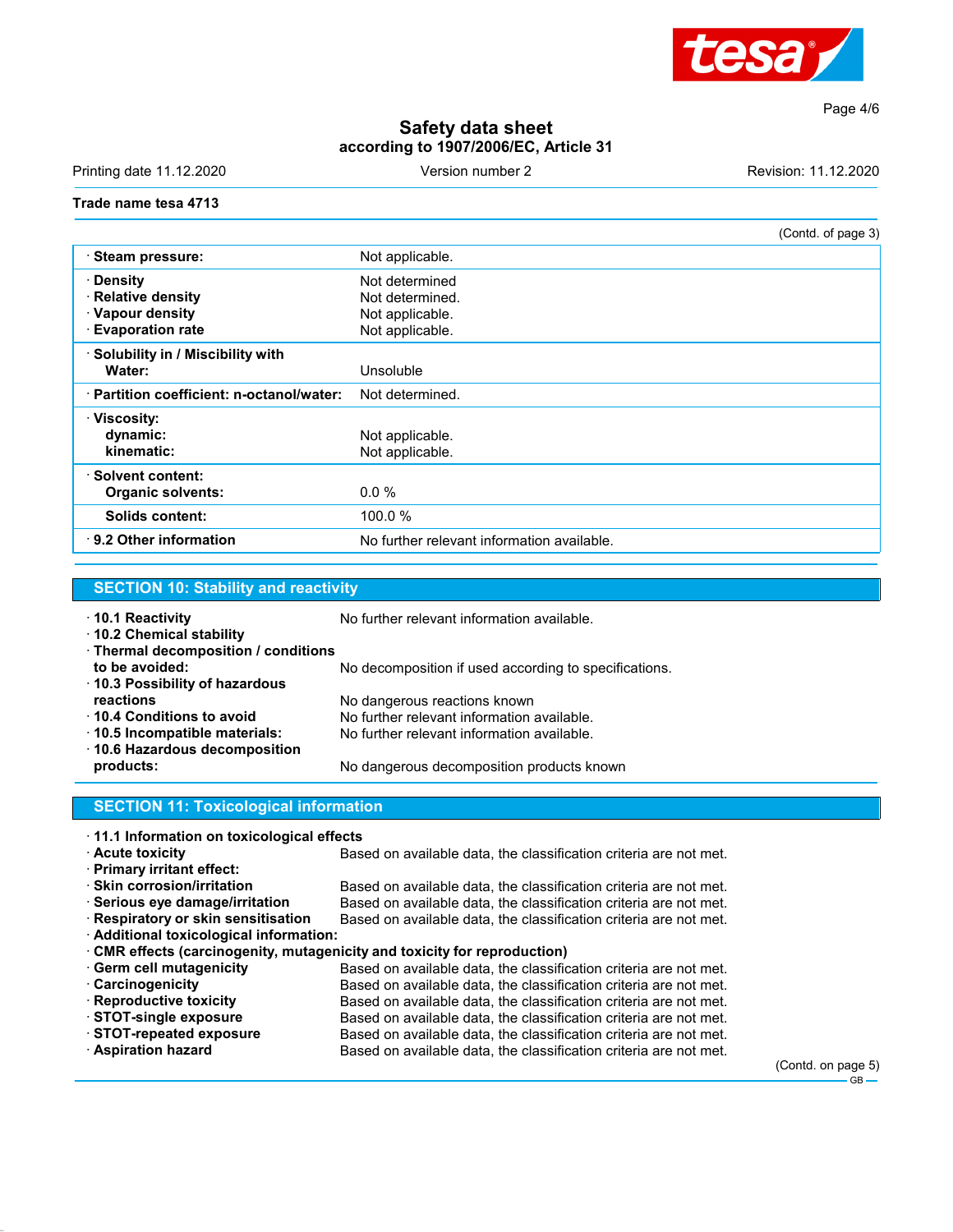

Page 5/6

## **Safety data sheet according to 1907/2006/EC, Article 31**

Printing date 11.12.2020 **Version number 2** Version 2

(Contd. of page 4)

#### **Trade name tesa 4713**

| <b>SECTION 12: Ecological information</b>  |                                                                                        |  |  |
|--------------------------------------------|----------------------------------------------------------------------------------------|--|--|
| $\cdot$ 12.1 Toxicity                      |                                                                                        |  |  |
| · Aquatic toxicity:                        | No further relevant information available.                                             |  |  |
| · 12.2 Persistence and degradability       | No further relevant information available.                                             |  |  |
| · 12.3 Bioaccumulative potential           | No further relevant information available.                                             |  |  |
| 12.4 Mobility in soil                      | No further relevant information available.                                             |  |  |
| · Additional ecological information:       |                                                                                        |  |  |
| According to recipe contains the           |                                                                                        |  |  |
| following heavy metals and                 |                                                                                        |  |  |
| compounds according to EC                  |                                                                                        |  |  |
| guideline NO. 76/464 EC:                   | Free of heavy metals (Pb, Cd, Hg, Cr6+)                                                |  |  |
|                                            | Free of Polybrominated Biphenyls (PBBs) and Polybrominated Diphenyl Ethers             |  |  |
| · General notes:                           | (PBDEs) according to RoHS Directive.                                                   |  |  |
| 12.5 Results of PBT and vPvB assessment    | Generally not hazardous for water.                                                     |  |  |
| $\cdot$ PBT:                               |                                                                                        |  |  |
| · vPvB:                                    | Not applicable.<br>Not applicable.                                                     |  |  |
| 12.6 Other adverse effects                 | No further relevant information available.                                             |  |  |
|                                            |                                                                                        |  |  |
| <b>SECTION 13: Disposal considerations</b> |                                                                                        |  |  |
|                                            |                                                                                        |  |  |
| 13.1 Waste treatment methods               |                                                                                        |  |  |
| $\cdot$ Recommendation                     | Smaller quantities can be disposed of with household garbage.                          |  |  |
|                                            | Energy recovery: The product can be applied to a suitable waste incineration plant for |  |  |
|                                            | mixed waste.                                                                           |  |  |
|                                            | Energy recovery by incineration in an approved waste incineration plant.               |  |  |
|                                            | Consider the applicable regulations of the country, the State or local area.           |  |  |
|                                            | For larger amounts of waste: consult the authorities prior the disposal.               |  |  |
| European waste catalogue (recommendation)  |                                                                                        |  |  |
| 15 01 02 plastic packaging                 |                                                                                        |  |  |
| · Additional information about the         |                                                                                        |  |  |
| European waste catalogue:                  | The assignment of a waste key number according to EC Decision 2000/532/EC in           |  |  |
|                                            | connection with EU Directive 75/442/EC has to follow specific industry requirements.   |  |  |
|                                            | The obove mentioned classification is only one possible proposal.                      |  |  |
| · Uncleaned packagings:                    |                                                                                        |  |  |
| · Recommendation:                          | Disposal according to official regulations.                                            |  |  |
|                                            | Emptied packagings can be disposed in regard to local / national recycling regulations |  |  |
|                                            | such as Green Dot Program.                                                             |  |  |

| <b>SECTION 14: Transport information</b>               |      |                    |
|--------------------------------------------------------|------|--------------------|
| $\cdot$ 14.1 UN-Number<br>$\cdot$ ADR, ADN, IMDG, IATA | Void |                    |
| 14.2 UN proper shipping name<br>· ADR, ADN, IMDG, IATA | Void |                    |
| 14.3 Transport hazard class(es)                        |      |                    |
| · ADR, ADN, IMDG, IATA<br>· Class                      | Void |                    |
|                                                        |      | (Contd. on page 6) |

GB